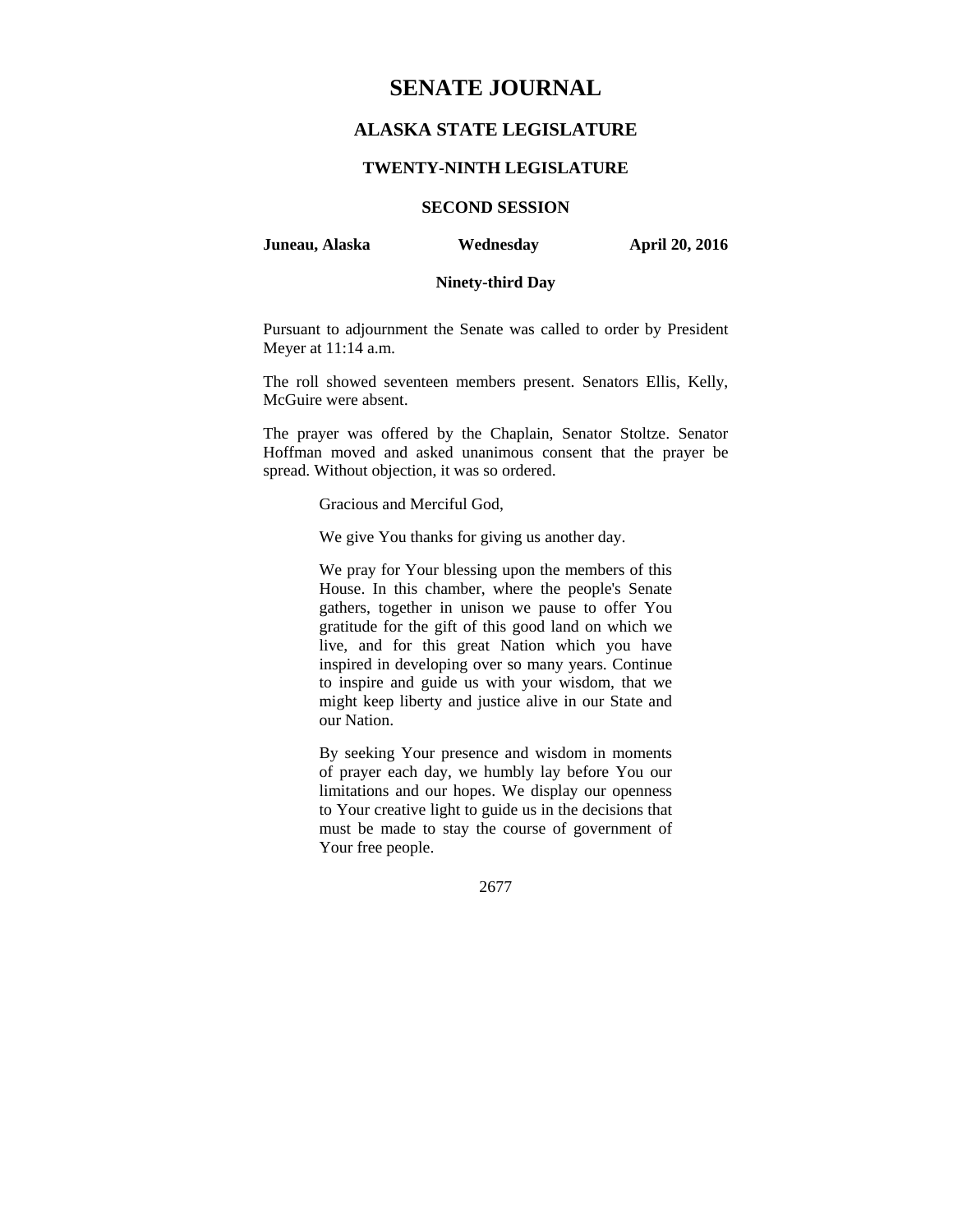Give to us, and all people, a vivid sense of Your presence, that we may learn to understand each other, to respect each other, to work with each other, to live with each other, and to do good to each other. So shall we make our Nation great in goodness, and good in its greatness.

Much has been given to us; and from us much will be required. Assist us with Your help that we may arrive at the final rollcall vote in Your grace and favor.

May all that is done this day be for Your greater honor and glory. Amen.

Senator Costello led the Senate in the Pledge of Allegiance.

Senator Coghill moved and asked unanimous consent Senators Ellis, Kelly, McGuire be excused from a call of the Senate today. Without objection Senators Ellis, Kelly, McGuire were excused.

#### **Messages from the House**

#### **HB 41**

Message dated April 17 was read stating the House concurred in the Senate amendment to CS FOR HOUSE BILL NO. 41(FIN) am "An Act relating to sport fishing services, sport fishing operators, and sport fishing guides; and providing for an effective date" thus adopting:

> SENATE CS FOR CS FOR HOUSE BILL NO. 41(FIN) "An Act relating to sport fishing services, salt water sport fishing operators, and salt water sport fishing guides; and providing for an effective date."

#### **HB 100**

Message dated April 17 was read stating the House concurred in the Senate amendments to CS FOR HOUSE BILL NO. 100(FIN), thus adopting: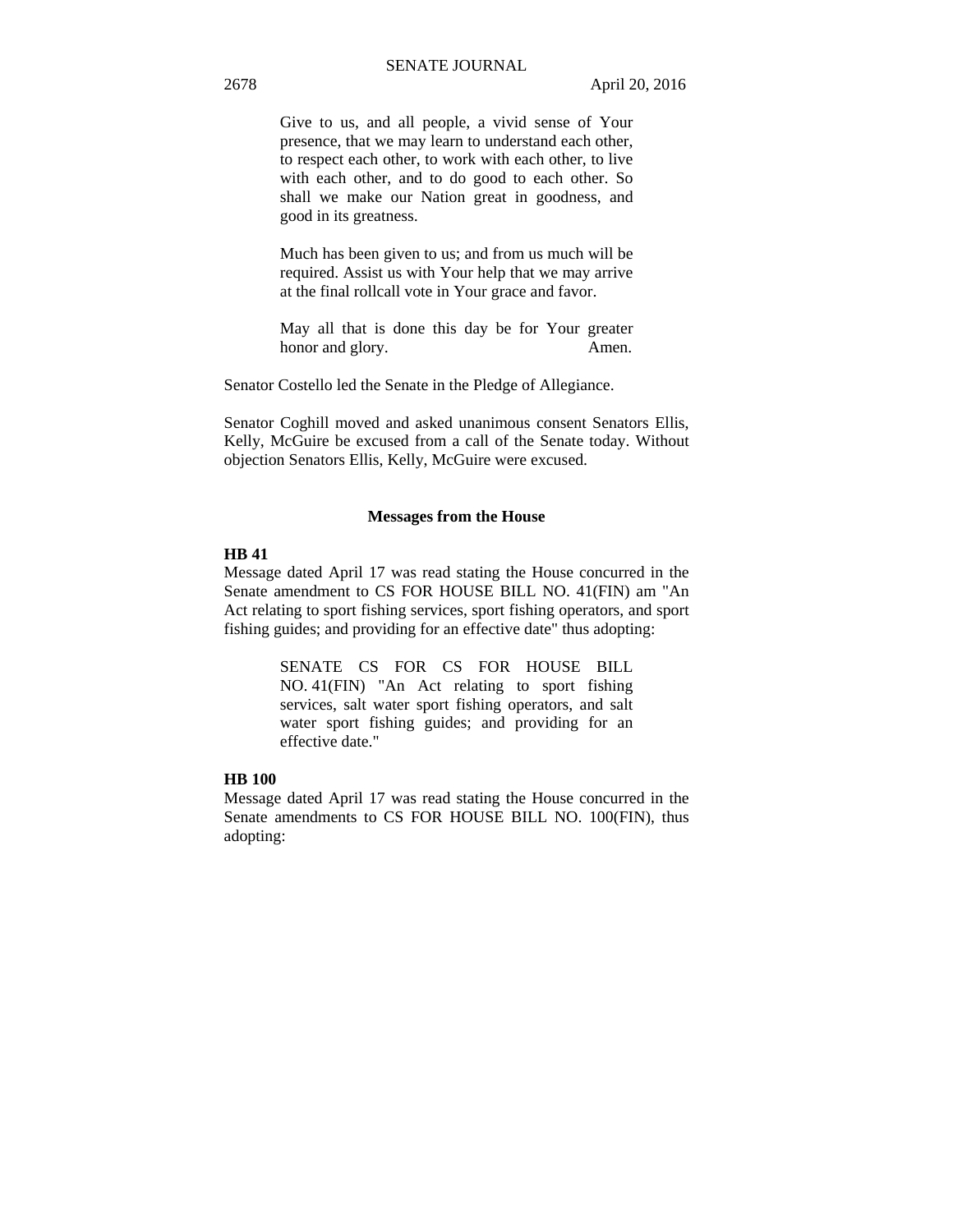SENATE CS FOR CS FOR HOUSE BILL NO. 100(FIN) am S "An Act establishing a credit against the net income tax for an in-state processing facility that manufactures urea, ammonia, or gas-toliquid products; relating to establishing the value of the state's royalty share of gas production based on contracts with certain in-state processing facilities that manufacture urea, ammonia, or gas-to-liquid products; and providing for an effective date."

#### **HB 126**

Message dated April 17 was read stating the House concurred in the Senate amendment to CS FOR HOUSE BILL NO. 126(JUD) am, thus adopting:

> SENATE CS FOR CS FOR HOUSE BILL NO. 126(JUD) "An Act relating to the administration of military justice; relating to the adoption of regulations by the adjutant general; relating to the authority of the adjutant general; relating to appeals of convictions and sentences of courts-martial; establishing the Military Appeals Commission; relating to the detention and incarceration of members of the militia; relating to the jurisdiction of the supreme court over petitions from the Military Appeals Commission; relating to involuntary commitment for evaluation or treatment of a mental disease or defect before court-martial proceedings; relating to offenses subject to court-martial proceedings; amending Rule 6, Alaska Rules of Criminal Procedure; and providing for an effective date."

#### **HB 137**

Message dated April 17 was read stating the House concurred in the Senate amendments to CS FOR HOUSE BILL NO. 137(FIN) am "An Act raising certain fees related to sport fishing, hunting, and trapping; relating to the fish and game fund; providing for the repeal of the sport fishing surcharge and sport fishing facility revenue bonds; replacing the permanent sport fishing, hunting, or trapping identification card for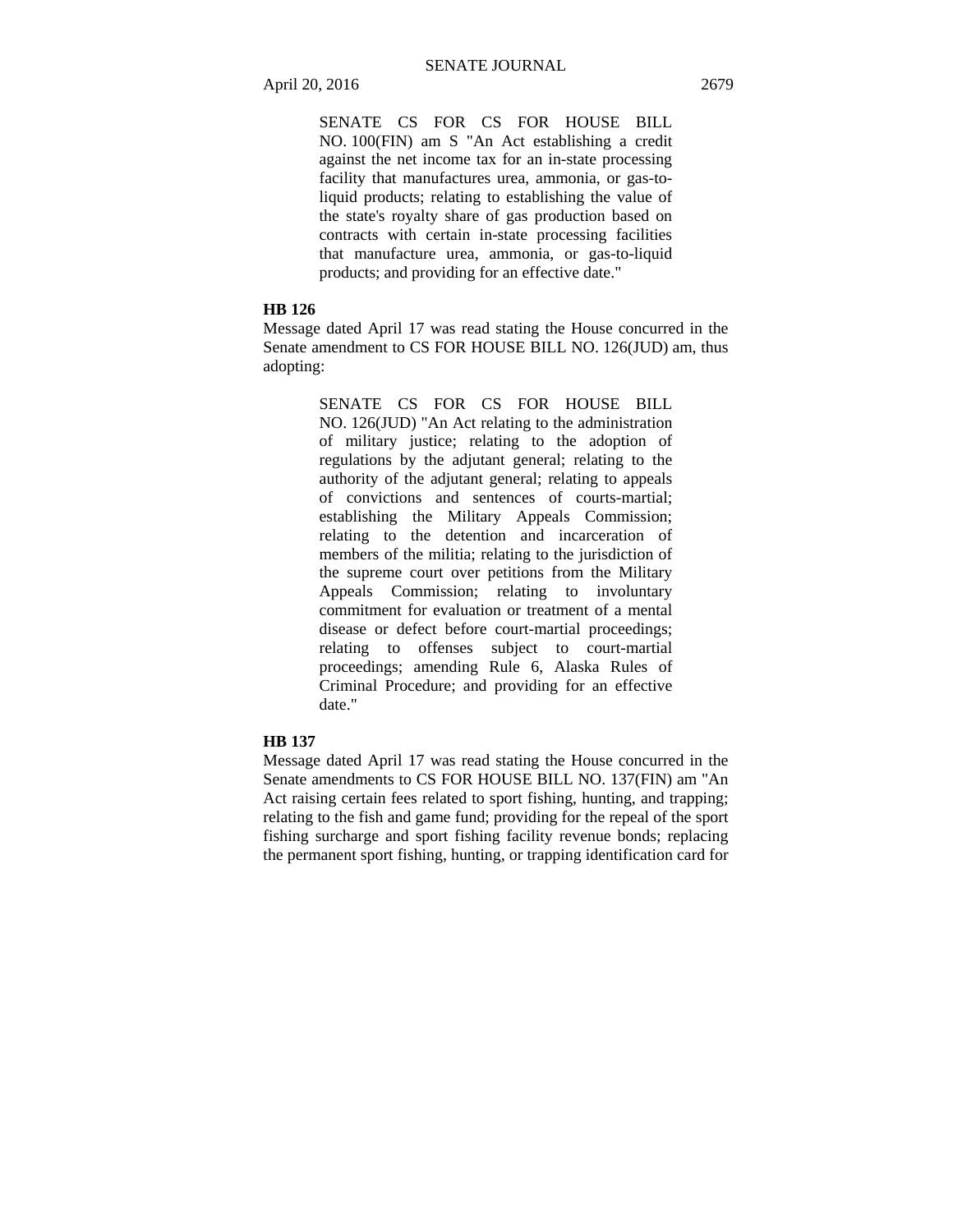certain residents with an identification card valid for three years; relating to hunting and fishing by proxy; relating to fish and game conservation decals; raising the age of eligibility for a sport fishing, hunting, or trapping license exemption for state residents; raising the age at which a state resident is required to obtain a license for sport fishing, hunting, or trapping; and providing for an effective date" thus adopting:

> SENATE CS FOR CS FOR HOUSE BILL NO. 137(FIN) am S "An Act establishing an intensive management surcharge; providing for the repeal of the intensive management surcharge; establishing certain special hunting and fishing licenses and permits for residents with developmental disabilities; establishing a separate sustainable wildlife account in the fish and game fund; raising certain fees related to sport fishing, hunting, and trapping; relating to the fish and game fund; providing for the repeal of the sport fishing surcharge and sport fishing facility revenue bonds; relating to the regulation of nonresident hunters; relating to hunting and fishing by proxy; relating to fish and game conservation decals; raising the age at which a state resident is required to obtain a license for sport fishing, hunting, or trapping; relating to the Chitina dip net fishery; and providing for an effective date."

#### **HB 216**

Message dated April 17 was read stating the House concurred in the Senate amendment to CS FOR HOUSE BILL NO. 216(RES), thus adopting:

> SENATE CS FOR CS FOR HOUSE BILL NO. 216(RES) "An Act relating to obstruction or interference with a person's free passage on or use of navigable water; and amending the definition of 'navigable water' under the Alaska Land Act."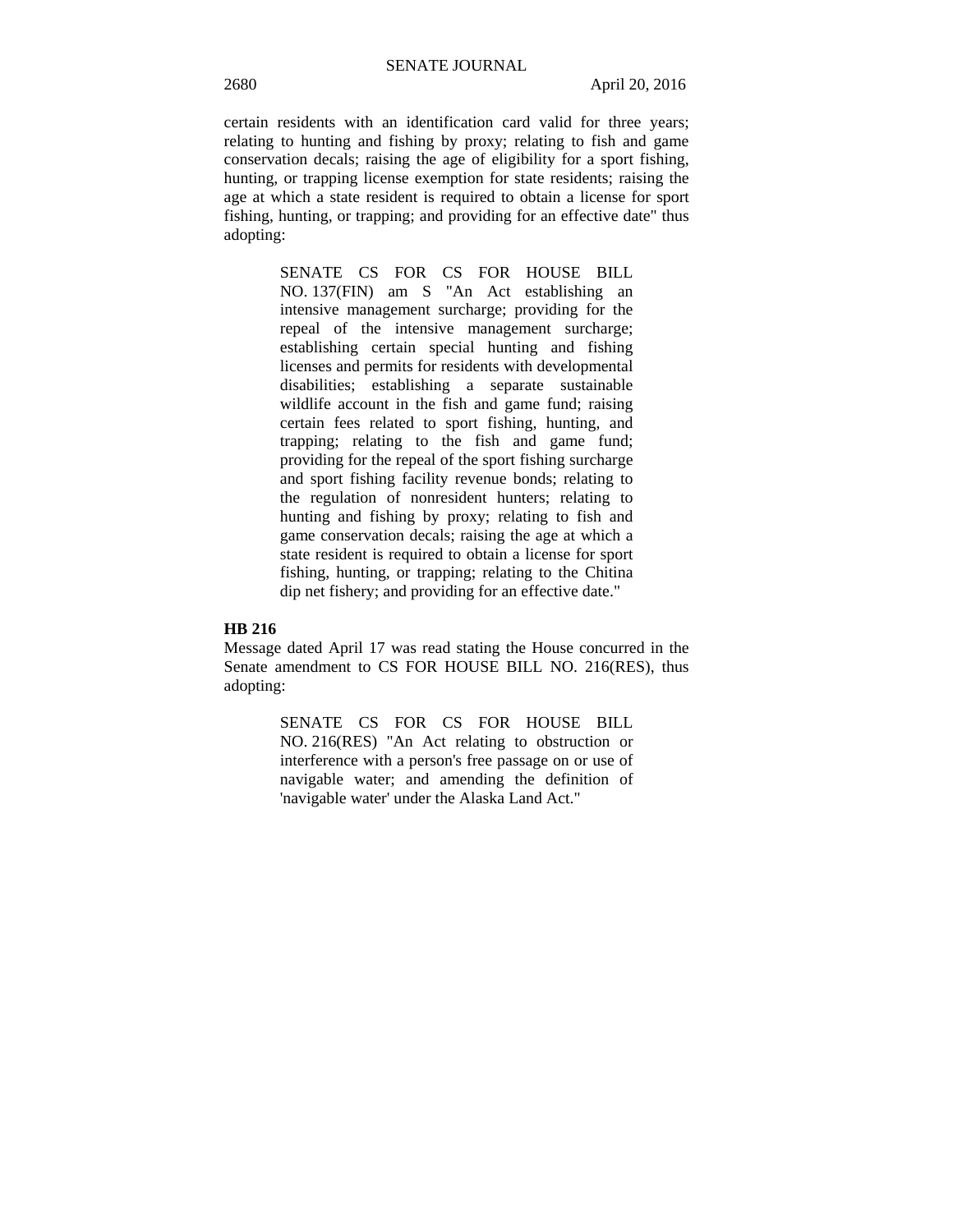#### **HB 231**

Message dated April 17 was read stating the House concurred in the Senate amendment to CS FOR HOUSE BILL NO. 231(FIN), thus adopting:

SENATE CS FOR CS FOR HOUSE BILL NO. 231(STA) "An Act extending the termination date of the Board of Parole; and providing for an effective date."

#### **HB 234**

Message dated April 17 was read stating the House concurred in the Senate amendment to CS FOR HOUSE BILL NO. 234(L&C) "An Act relating to insurance coverage for mental health benefits provided through telemedicine" thus adopting:

SENATE CS FOR CS FOR HOUSE BILL NO. 234(L&C) "An Act relating to insurance coverage for mental health benefits provided through telehealth."

#### **HB 254**

Message dated April 17 was read stating the House concurred in the Senate amendment to HOUSE BILL NO. 254 "An Act extending the termination date of the Big Game Commercial Services Board; and providing for an effective date" thus adopting:

SENATE CS FOR HOUSE BILL NO. 254(FIN) "An Act extending the termination date of the Big Game Commercial Services Board; relating to the Big Game Commercial Services Board; and providing for an effective date."

#### **HB 314**

Message dated April 17 was read stating the House concurred in the Senate amendment to HOUSE BILL NO. 314, thus adopting:

SENATE CS FOR HOUSE BILL NO. 314(FIN) "An Act relating to the Alaska regional economic assistance program; extending the termination date of the Alaska regional economic assistance program; and providing for an effective date."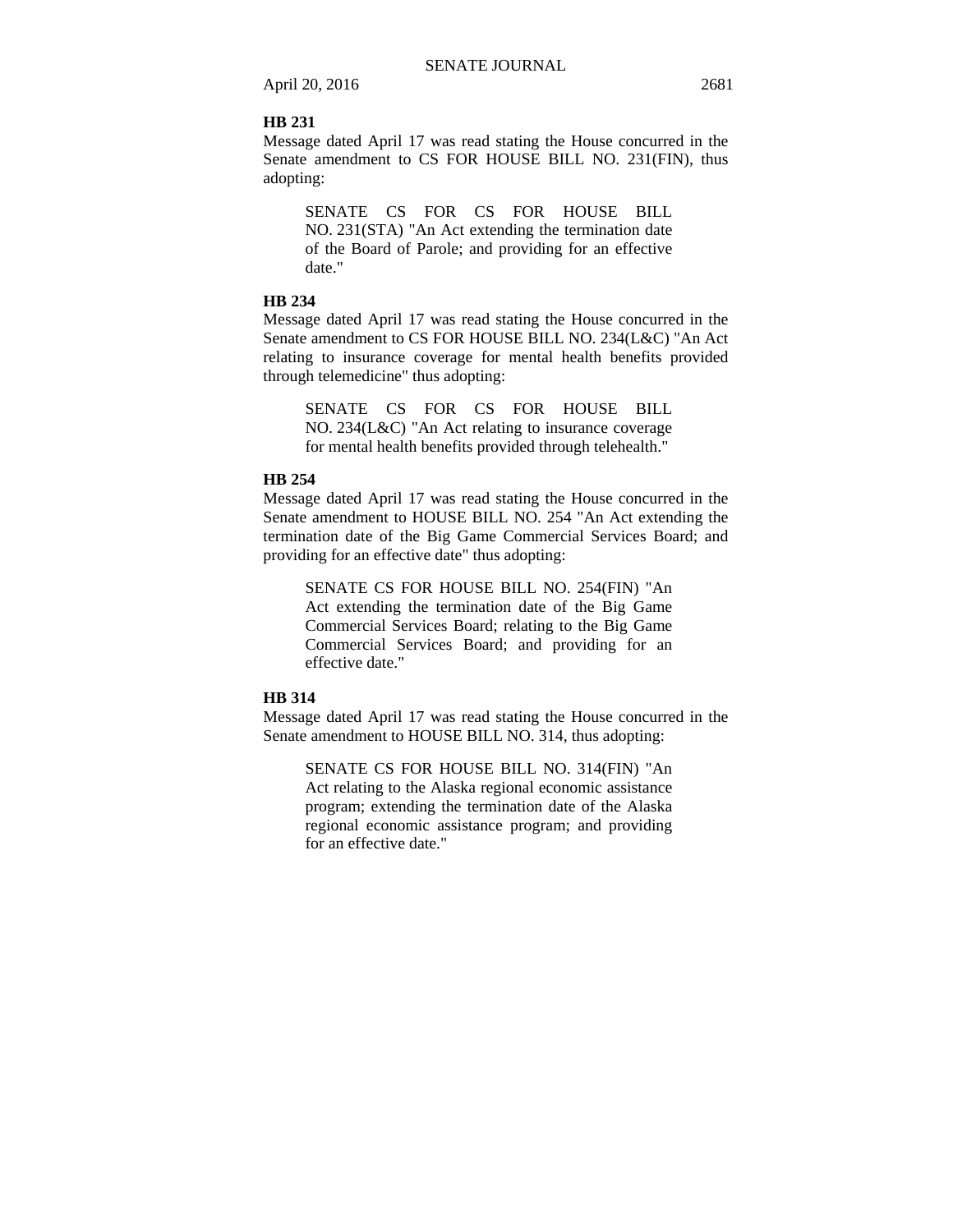#### **HB 372**

Message dated April 17 was read stating the House concurred in the Senate amendment to CS FOR HOUSE BILL NO. 372(L&C) am, thus adopting:

> SENATE CS FOR CS FOR HOUSE BILL NO. 372(L&C) "An Act relating to insurance; relating to the annual report by the director of insurance; relating to expenses for insurance examinations; relating to regulations for insurance utilization review, benefits determination, health care insurance grievance resolution procedures, independent review of adverse determinations or final adverse determinations, independent review organizations, and continuing education providers; relating to required provisions for health care insurance contracts and policies, including health care provider choice; establishing civil penalties for insurers for failure to provide requested records; amending the definition of 'wet marine and transportation' insurance; amending provisions on limited licenses to include crop insurance; relating to third-party administrator notification requirements; relating to certification filing by reinsurance intermediary brokers; relating to rate filings, delivery of insurance policies or endorsements; relating to refunds of variable life insurance policies and variable annuities; establishing limitations on issuance of long-term care insurance; relating to requirements for group health insurance policies; amending the definition of 'group health insurance'; relating to motor vehicle service contracts; relating to notice requirements for meetings of stockholders or members of a domestic insurer; establishing a definition of 'bona fide association'; relating to requirements and penalties for committing a fraudulent or criminal insurance act; updating criteria for examinations; relating to rate filing deviations; establishing civil penalties for certain wilful violations; and providing for an effective date."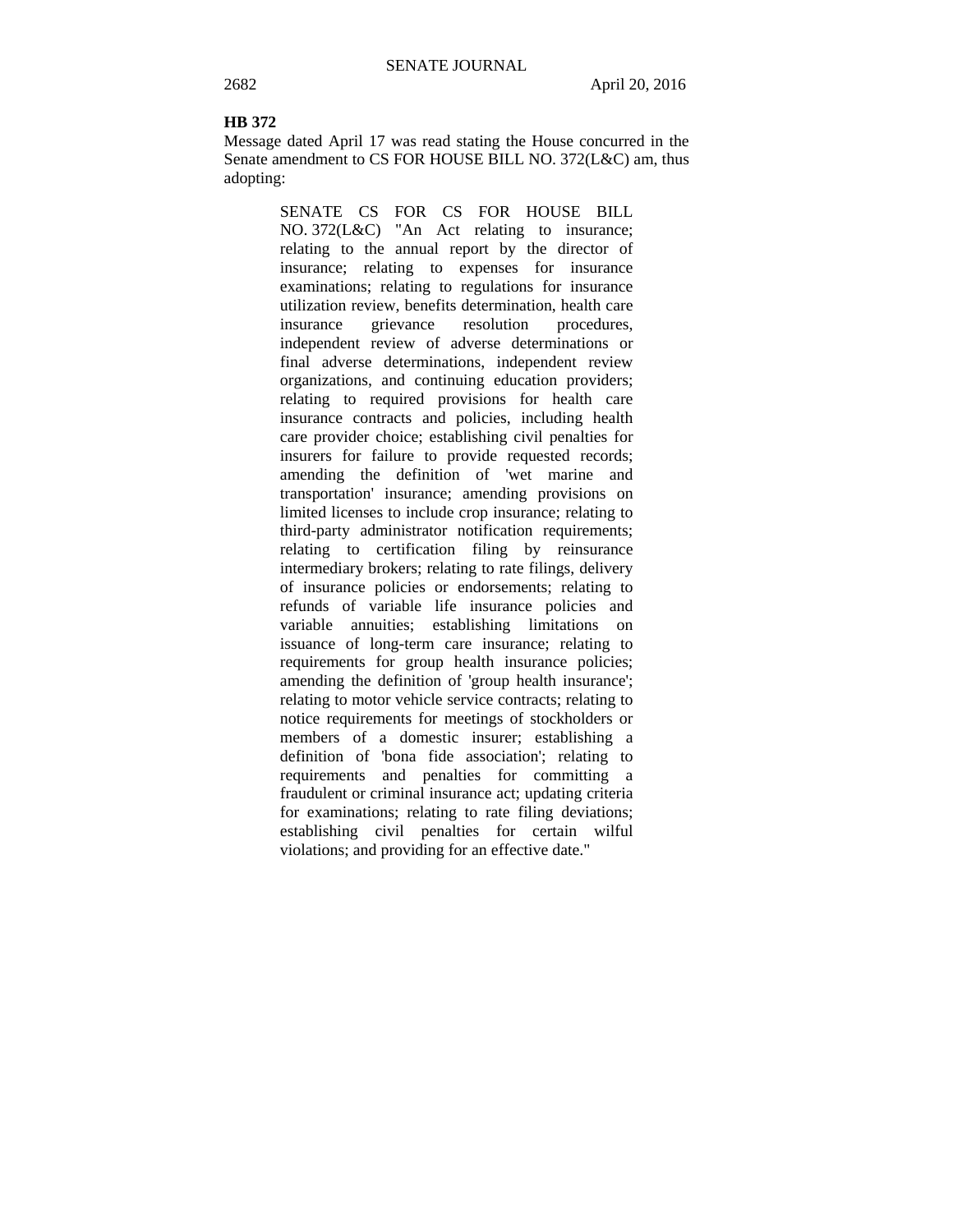#### **SCR 22**

Message dated April 17 was read stating the House passed and returned:

> SENATE CONCURRENT RESOLUTION NO. 22 Suspending Rules  $24(c)$ ,  $35$ ,  $41(b)$ , and  $42(e)$ , Uniform Rules of the Alaska State Legislature, concerning House Bill No. 137, raising certain fees related to sport fishing, hunting, and trapping; relating to the fish and game fund; providing for the repeal of the sport fishing surcharge and sport fishing facility revenue bonds; replacing the permanent sport fishing, hunting, or trapping identification card for certain residents with an identification card valid for three years; relating to hunting and fishing by proxy; relating to fish and game conservation decals; raising the age of eligibility for a sport fishing, hunting, or trapping license exemption for state residents; and raising the age at which a state resident is required to obtain a license for sport fishing, hunting, or trapping.

The resolution was referred to the Secretary for enrollment.

### **SCR 26**

Message dated April 17 was read stating the House passed and returned:

> SENATE CONCURRENT RESOLUTION NO. 26 Suspending Rules 24(c), 35, 41(b), and 42(e), Uniform Rules of the Alaska State Legislature, concerning House Bill No. 234, relating to insurance coverage for mental health benefits provided through telemedicine.

The resolution was referred to the Secretary for enrollment.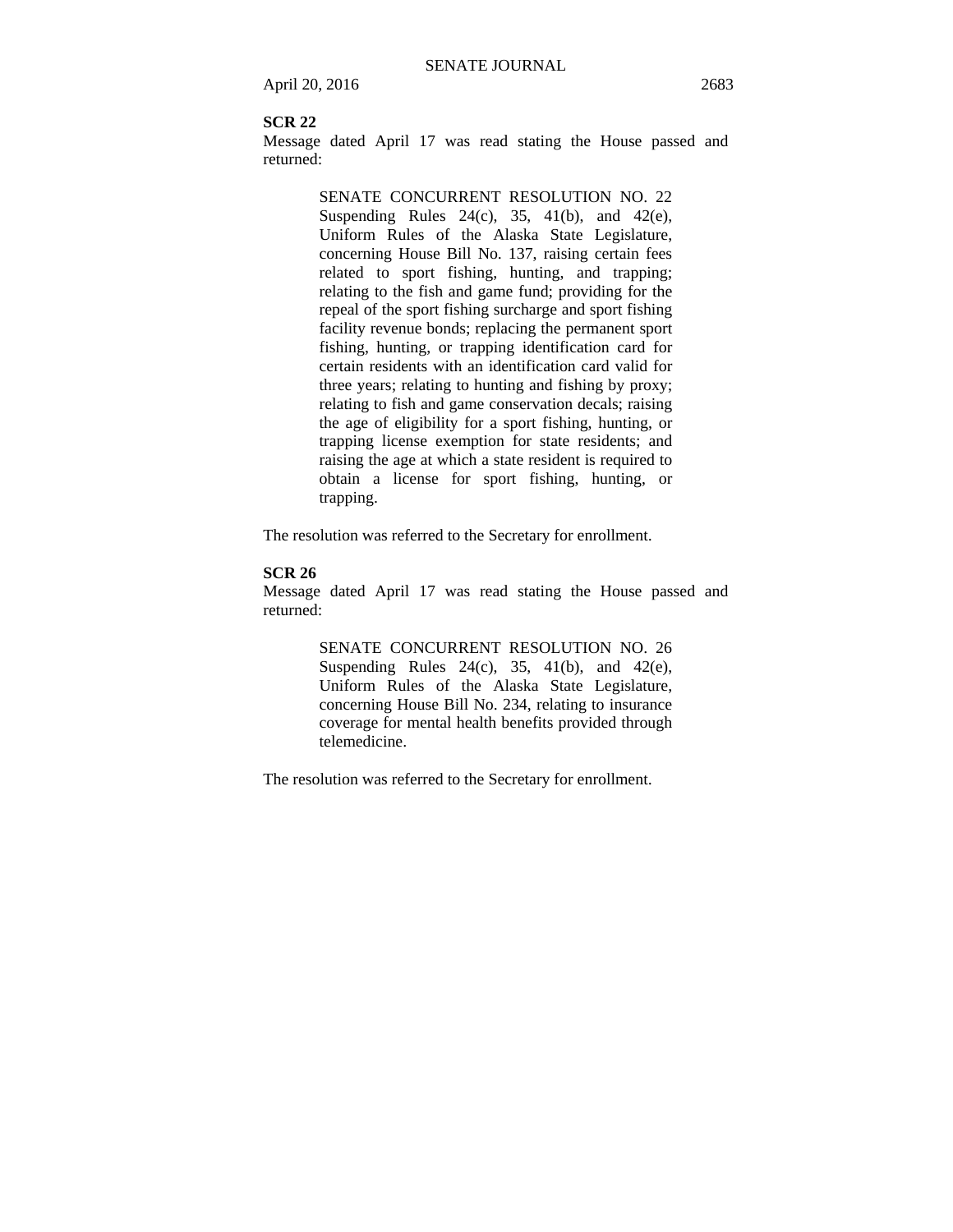#### **SCR 29**

Message dated April 17 was read stating the House passed and returned:

> SENATE CONCURRENT RESOLUTION NO. 29 Suspending Rules 24(c), 35, 41(b), and 42(e), Uniform Rules of the Alaska State Legislature, concerning House Bill No. 254, extending the termination date of the Big Game Commercial Services Board.

The resolution was referred to the Secretary for enrollment.

#### **SCR 30**

Message dated April 17 was read stating the House passed and returned:

> SENATE CONCURRENT RESOLUTION NO. 30 Suspending Rules 24(c), 35, 41(b), and 42(e), Uniform Rules of the Alaska State Legislature, concerning House Bill No. 41, relating to sport fishing services, sport fishing operators, and sport fishing guides.

The resolution was referred to the Secretary for enrollment.

#### **SJR 2**

Message dated April 17 was received stating the House passed and returned:

> SENATE JOINT RESOLUTION NO. 2 Proposing an amendment to the Constitution of the State of Alaska relating to contracting state debt for postsecondary student loans.

The resolution was referred to the Secretary for enrollment.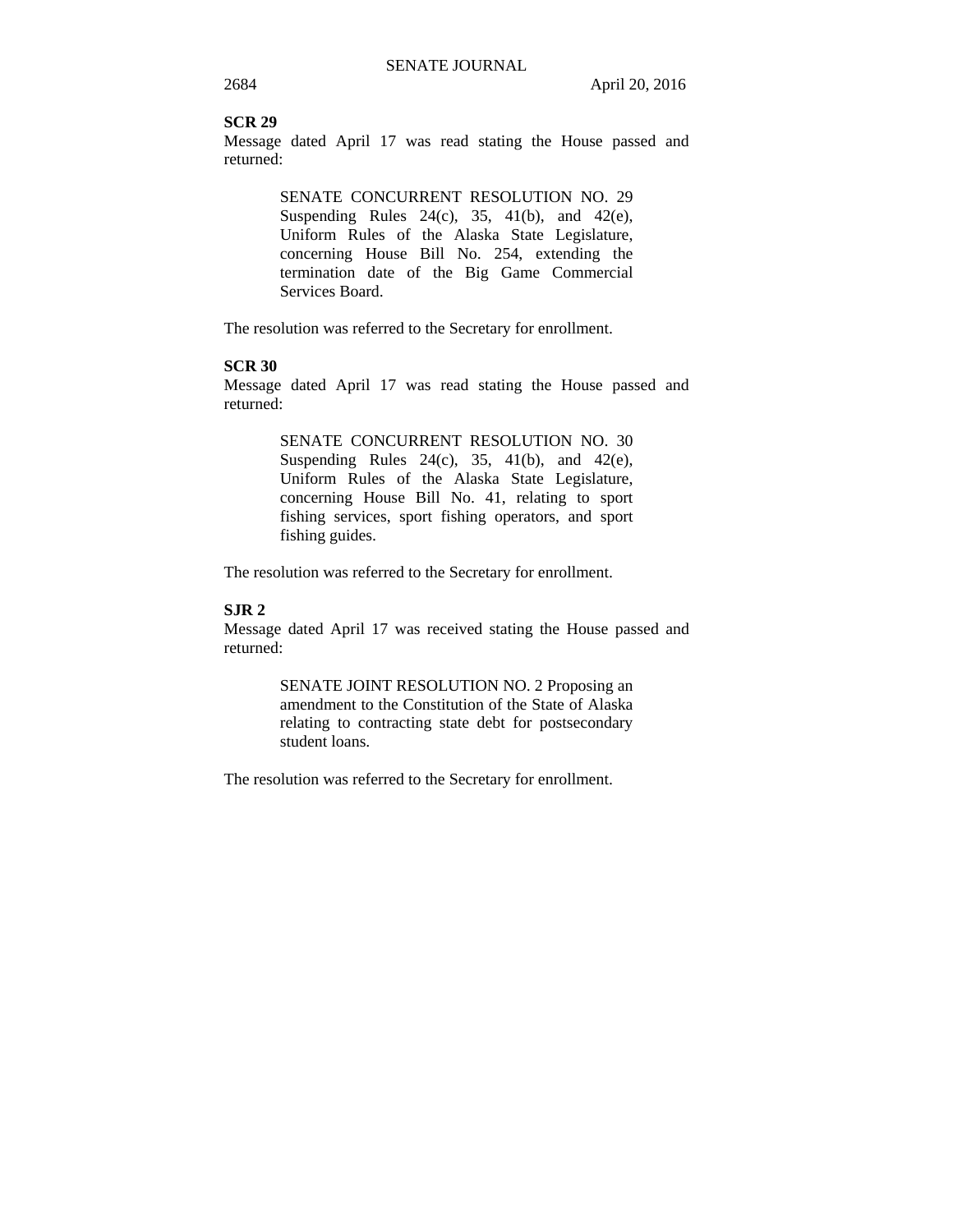#### **SB 18**

Message dated April 17 was received stating the House passed and returned:

> SENATE BILL NO. 18 "An Act exempting a health care sharing ministry from regulation as an insurer."

The bill was referred to the Secretary for enrollment.

### **SB 72**

Message dated April 17 was received stating the House passed and returned:

> CS FOR SENATE BILL NO. 72(L&C) "An Act relating to the discharge of patients from hospitals and to caregivers of patients after discharge from a hospital; and providing for an effective date."

The bill was referred to the Secretary for enrollment.

### **Consideration of the Calendar**

#### **Citations**

Honoring - Joint Base Elmendorf Richardson School Partnership Program

Senator(s) Wielechowski, Meyer, Bishop, Coghill, Costello, Dunleavy, Egan, Ellis, Gardner, Giessel, Hoffman, Huggins, Kelly, MacKinnon, McGuire, Micciche, Olson, Stedman, Stevens, Stoltze Representative(s) LeDoux

Honoring - 2015 Nerds of the North All-Anchorage Robotics Team Senator(s) Wielechowski, Meyer, Bishop, Coghill, Costello, Dunleavy, Egan, Ellis, Gardner, Giessel, Hoffman, Huggins, Kelly, MacKinnon, McGuire, Micciche, Olson, Stedman, Stevens, Stoltze Representative(s) LeDoux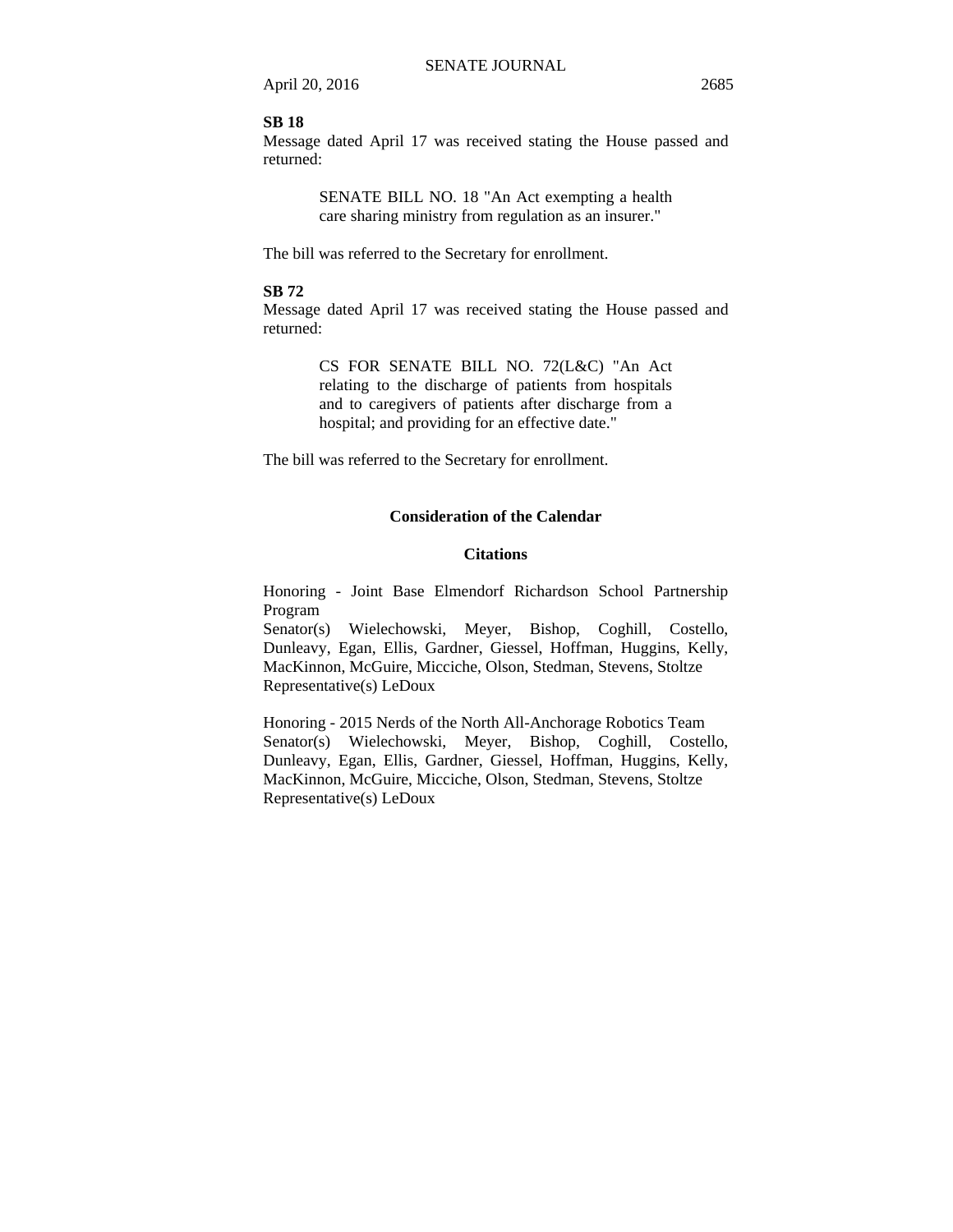2686 April 20, 2016

Honoring - Muldoon Farmers Market Representative(s) Pruitt, LeDoux Senator(s) Giessel, Wielechowski, Meyer, Bishop, Coghill, Costello, Dunleavy, Egan, Ellis, Gardner, Hoffman, Huggins, Kelly, MacKinnon, McGuire, Micciche, Olson, Stedman, Stevens, Stoltze

#### Honoring - Larry Bottjen

Representative(s) Hughes, Gattis, Tilton, Neuman, Keller, Colver Senator(s) Stoltze, Dunleavy, Huggins, Meyer, Bishop, Coghill, Costello, Egan, Ellis, Gardner, Giessel, Hoffman, Kelly, MacKinnon, McGuire, Micciche, Olson, Stedman, Stevens, Wielechowski

Honoring - Mat-Su BP Teachers of Excellence 2016 Representative(s) Hughes, Tilton, Neuman, Keller, Gattis, Colver Senator(s) Stoltze, Dunleavy, Huggins, Meyer, Bishop, Coghill, Costello, Egan, Ellis, Gardner, Giessel, Hoffman, Kelly, MacKinnon, McGuire, Micciche, Olson, Stedman, Stevens, Wielechowski

### Honoring - Ann Class

Representative(s) Colver

Senator(s) Dunleavy, Meyer, Bishop, Coghill, Costello, Egan, Ellis, Gardner, Giessel, Hoffman, Huggins, Kelly, MacKinnon, McGuire, Micciche, Olson, Stedman, Stevens, Stoltze, Wielechowski

Honoring - UAF Nanooks Men's Basketball Team Hero Sports Division II Breakout Team of the Year

Representative(s) Wool

Senator(s) Bishop, Meyer, Coghill, Costello, Dunleavy, Egan, Ellis, Gardner, Giessel, Hoffman, Huggins, Kelly, MacKinnon, McGuire, Micciche, Olson, Stedman, Stevens, Stoltze, Wielechowski

Honoring - US Army Fort Greely Garrison Missile Defense Support Agencies and Boeing

Representative(s) Colver, Thompson

Senator(s) Dunleavy, Kelly, Meyer, Bishop, Coghill, Costello, Egan, Ellis, Gardner, Giessel, Hoffman, Huggins, MacKinnon, McGuire, Micciche, Olson, Stedman, Stevens, Wielechowski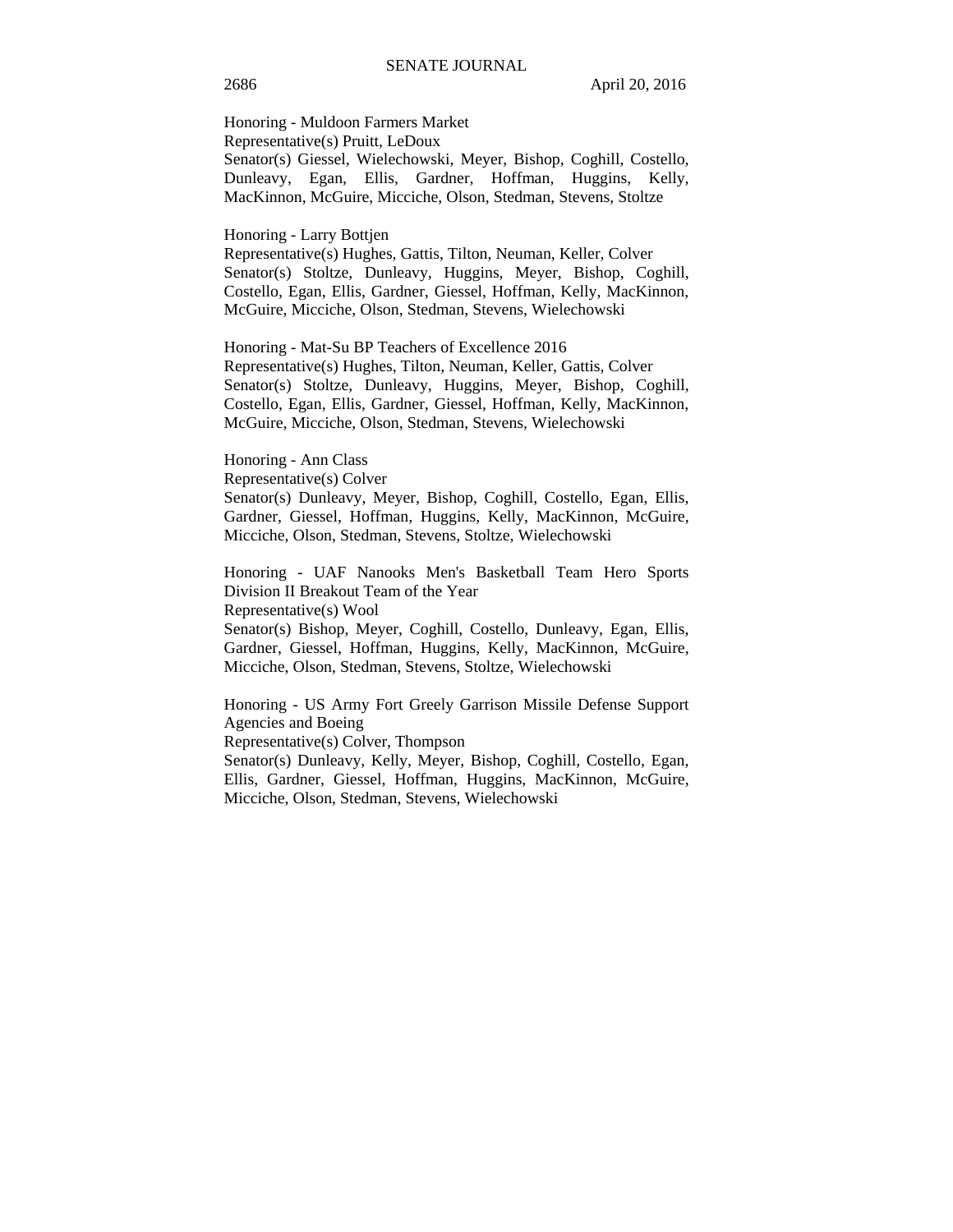Honoring - Alaska Highway Project Representative(s) LeDoux Senator(s) Wielechowski, Meyer, Bishop, Coghill, Costello, Dunleavy, Egan, Ellis, Gardner, Giessel, Hoffman, Huggins, Kelly, MacKinnon, McGuire, Micciche, Olson, Stedman, Stevens

Honoring - Cynthia Steen Representative(s) Josephson

Senator(s) Gardner, Meyer, Bishop, Coghill, Costello, Dunleavy, Egan, Ellis, Giessel, Hoffman, Huggins, Kelly, MacKinnon, McGuire, Micciche, Olson, Stedman, Stevens, Wielechowski

In Memoriam - Richard Geary Tubbs

Representative(s) Hughes, Tilton, Neuman, Keller, Gattis, Colver Senator(s) Stoltze, Dunleavy, Huggins, Meyer, Bishop, Coghill, Costello, Egan, Ellis, Gardner, Giessel, Hoffman, Kelly, MacKinnon, McGuire, Micciche, Olson, Stedman, Stoltze, Stevens, Wielechowski

In Memoriam - Dr. Ping-Tung Chang

Representative(s) Hughes, Tilton, Neuman, Keller, Gattis, Colver Senator(s) Stoltze, Dunleavy, Huggins, Meyer, Bishop, Coghill, Costello, Egan, Ellis, Gardner, Giessel, Hoffman, Kelly, MacKinnon, McGuire, Micciche, Olson, Stedman, Stevens, Wielechowski

In Memoriam - Ken Sailors Representative(s) Colver, Gattis, Talerico Senator(s) Bishop, Dunleavy, Huggins, Meyer, Coghill, Costello, Egan, Ellis, Gardner, Giessel, Hoffman, Kelly, MacKinnon, McGuire, Micciche, Olson, Stedman, Stevens, Stoltze, Wielechowski

In Memoriam - Marie Julia Fett Representative(s) Colver Senator(s) Dunleavy, Meyer, Bishop, Coghill, Costello, Egan, Ellis, Gardner, Giessel, Hoffman, Huggins, Kelly, MacKinnon, McGuire, Micciche, Olson, Stedman, Stevens, Stoltze, Wielechowski

In Memoriam - Francesca Ann Columbo Representative(s) Colver Senator(s) Dunleavy, Meyer, Bishop, Coghill, Costello, Egan, Ellis, Gardner, Giessel, Hoffman, Huggins, Kelly, MacKinnon, McGuire, Micciche, Olson, Stedman, Stevens, Stoltze, Wielechowski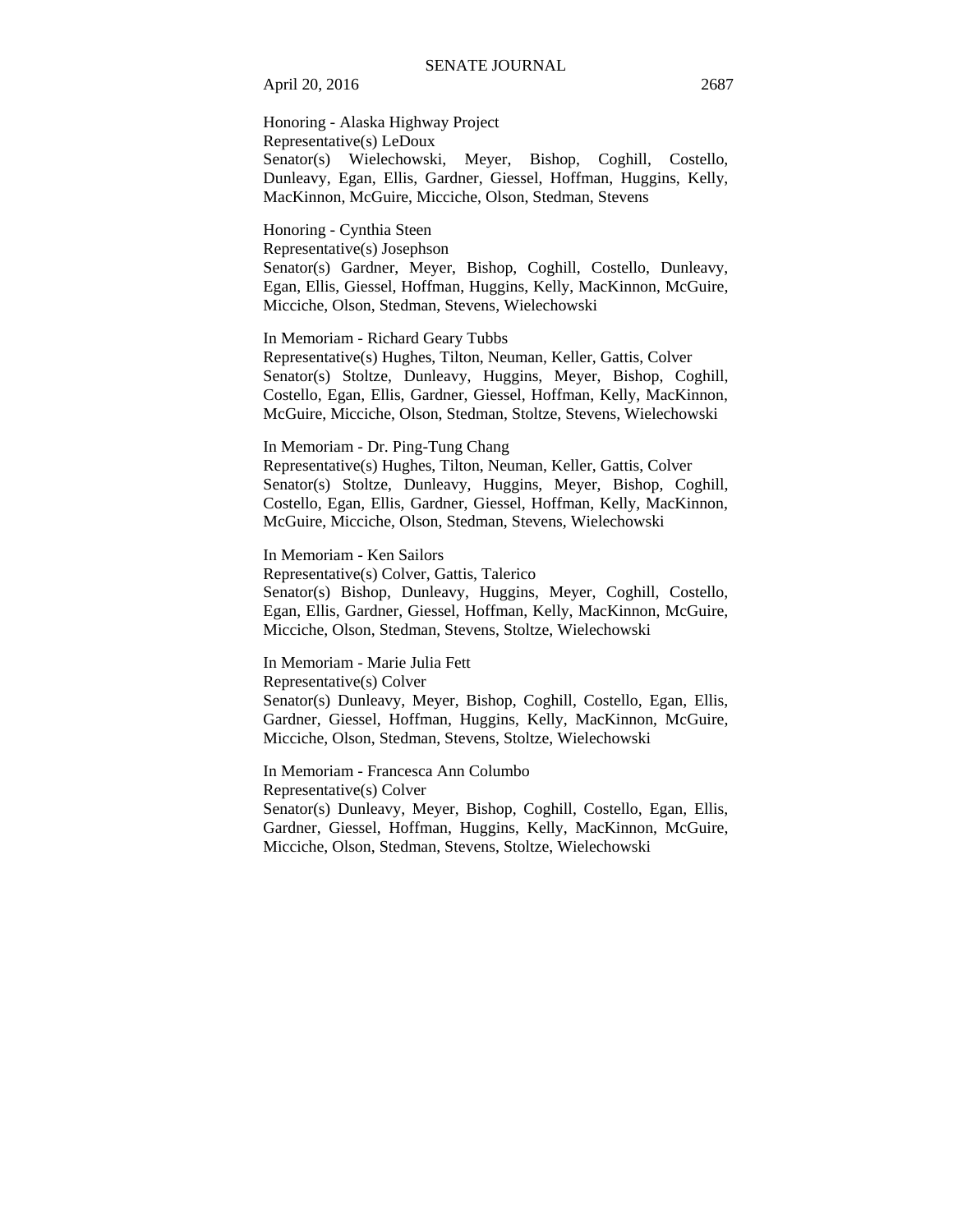In Memoriam - Patricia Thompson Representative(s) Colver Senator(s) Dunleavy, Meyer, Bishop, Coghill, Costello, Egan, Ellis, Gardner, Giessel, Hoffman, Huggins, Kelly, MacKinnon, McGuire, Micciche, Olson, Stedman, Stevens, Stoltze, Wielechowski

In Memoriam - Sterling R. Taylor Representative(s) Gara Senator(s) Ellis, Meyer, Bishop, Coghill, Costello, Dunleavy, Egan, Gardner, Giessel, Hoffman, Huggins, Kelly, MacKinnon, McGuire, Micciche, Olson, Stedman, Stevens, Wielechowski

Senator Coghill moved and asked unanimous consent that the citations be adopted. Without objection, the citations were adopted and referred to the Secretary for transmittal.

#### **Unfinished Business**

#### **Concur Messages**

#### **SB 196**

Senator Coghill moved and asked unanimous consent to take up the concur message on HOUSE CS FOR CS FOR SENATE BILL NO. 196(FIN) "An Act relating to the amount appropriated for power cost equalization; relating to the use of certain unexpended earnings from the power cost equalization endowment fund; and providing for an effective date" which had been held on the Secretary's desk (page 2655). Without objection, it was so ordered.

Senator Coghill moved that the Senate concur in the House amendment and recommended the body vote no.

The question being: "Shall the Senate concur in the House amendment?" The roll was taken with the following result: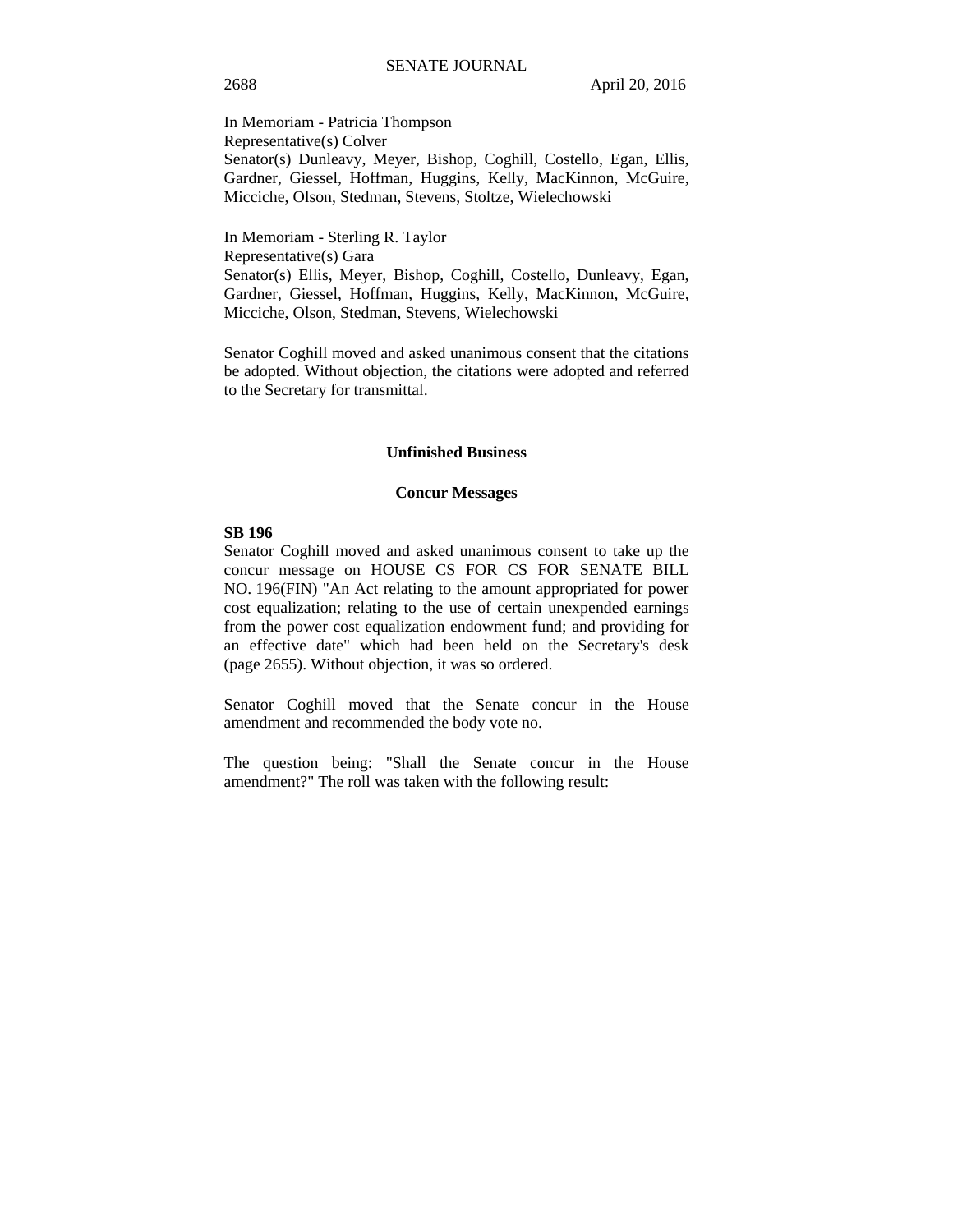HCS CSSB 196(FIN) Shall the Senate Concur in the House Amendment to CSSB 196(FIN)? Effective Date

#### **YEAS: 0 NAYS: 17 EXCUSED: 3 ABSENT: 0**

Nays: Bishop, Coghill, Costello, Dunleavy, Egan, Gardner, Giessel, Hoffman, Huggins, MacKinnon, Meyer, Micciche, Olson, Stedman, Stevens, Stoltze, Wielechowski

Excused: Ellis, Kelly, McGuire

and so, the Senate failed to concur.

The Secretary was requested to notify the House of the Senate's action and request the House to recede from its amendment. In the event the House fails to recede, the President appointed a Conference Committee to meet with a like committee from the House to consider the bills:

Senator Hoffman, Chair Senator MacKinnon Senator Bishop

#### **Announcements**

Rule 23(d) of the Alaska State Legislature Uniform Rules is currently in effect.

Announcements are at the end of the journal.

#### **Engrossment**

#### **HB 289**

SENATE CS FOR HOUSE BILL NO. 289(FIN) am S "An Act relating to the membership of the Board of Barbers and Hairdressers; relating to the practice of optometry; prohibiting smoking in certain places; relating to education on the smoking prohibition; and providing for an effective date" which passed the Senate April 17 (page 2651) with engrossment waived, was engrossed and transmitted to the House.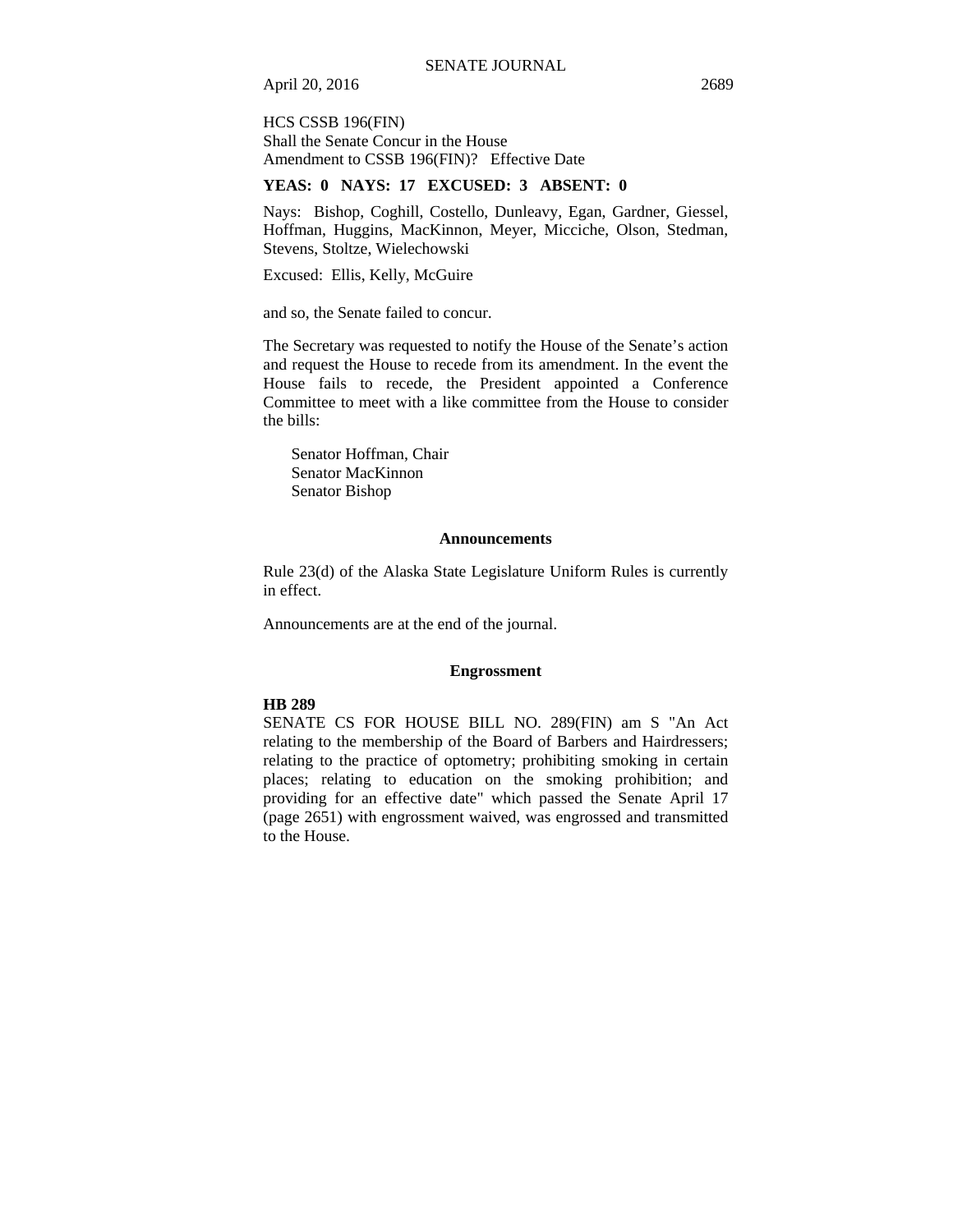# **Adjournment**

Senator Coghill moved and asked unanimous consent that the Senate stand in adjournment until 11:00 a.m., April 22, 2016. Without objection, the Senate adjourned at 11:32 a.m.

> Liz Clark Secretary of the Senate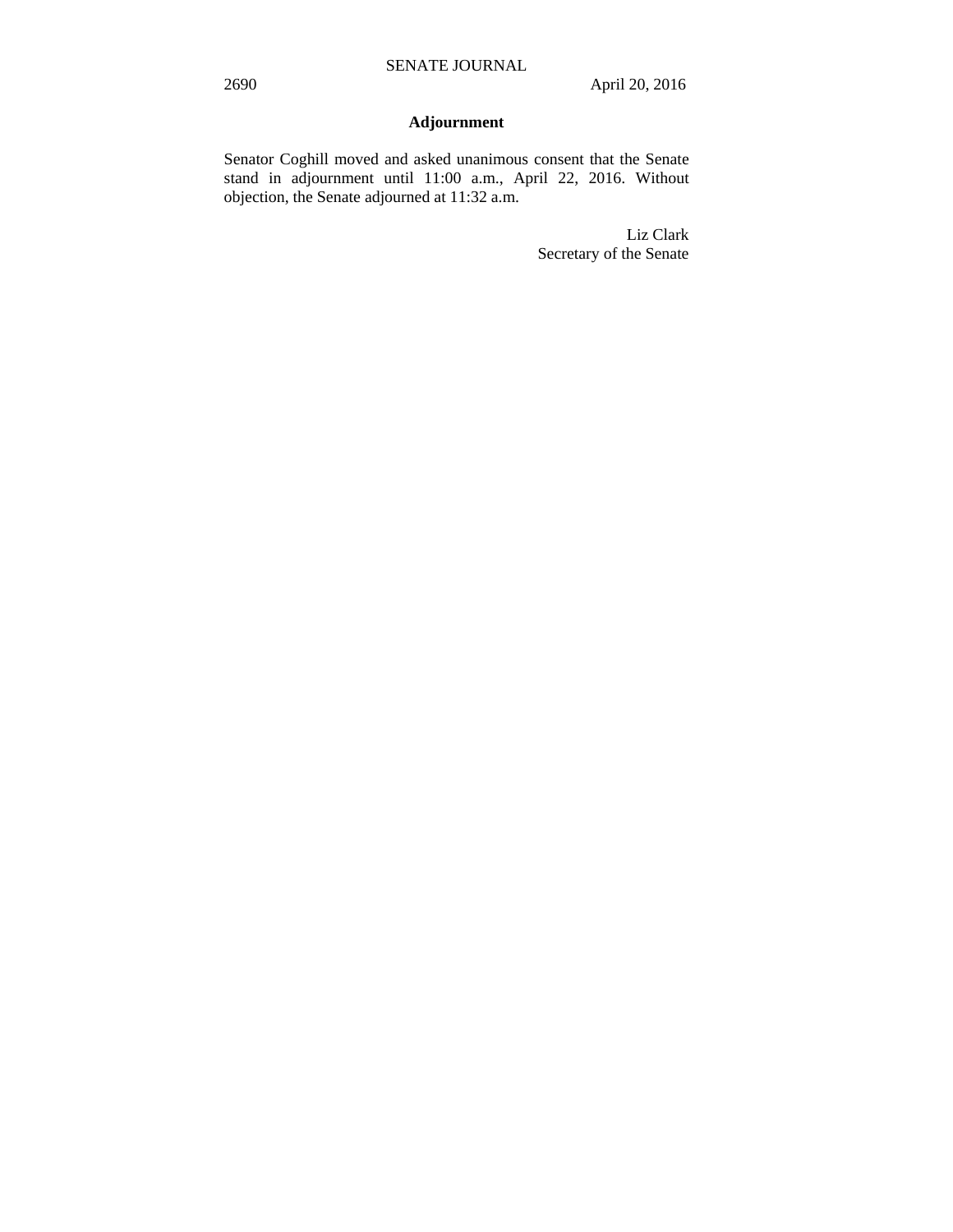#### **Announcements**

Americans with Disabilities Act Notice - Persons with disabilities who require special accommodation or alternative communication formats to access committee meetings may contact the appropriate committee office or the Legislative Information Office in their community. Reasonable advance notice is needed to accommodate the request. For further information, call the ADA Coordinator at 465-3854 Voice/465-4980 TDD.

#### **STANDING COMMITTEES**

+ indicates teleconference

= indicates bill previously heard/scheduled

#### **FINANCE**

| Apr 20           | <b>Senate Finance 532</b><br>Wednesday<br>-- MEETING CANCELED --<br>Bills Previously Heard/Scheduled |                           | $2:00$ PM |
|------------------|------------------------------------------------------------------------------------------------------|---------------------------|-----------|
| Apr 21<br>$^{+}$ | <b>Thursday</b><br>Bills Previously Heard/Scheduled                                                  | <b>Senate Finance 532</b> | $2:00$ PM |

----------------------------------------

#### **RESOURCES**

| May 06 | Friday                          | <b>Anch Lio Conf Rm</b>                                           | 10:00 AM |  |  |  |
|--------|---------------------------------|-------------------------------------------------------------------|----------|--|--|--|
|        |                                 | -- Testimony <invitation only=""> --</invitation>                 |          |  |  |  |
|        |                                 | <joint committee="" house="" resources="" the="" with=""></joint> |          |  |  |  |
|        | Alaska LNG Project Update:      |                                                                   |          |  |  |  |
|        | Project Update                  |                                                                   |          |  |  |  |
|        | Fiscal Team Update              |                                                                   |          |  |  |  |
|        | State of Alaska Gas Team Update |                                                                   |          |  |  |  |
|        |                                 |                                                                   |          |  |  |  |